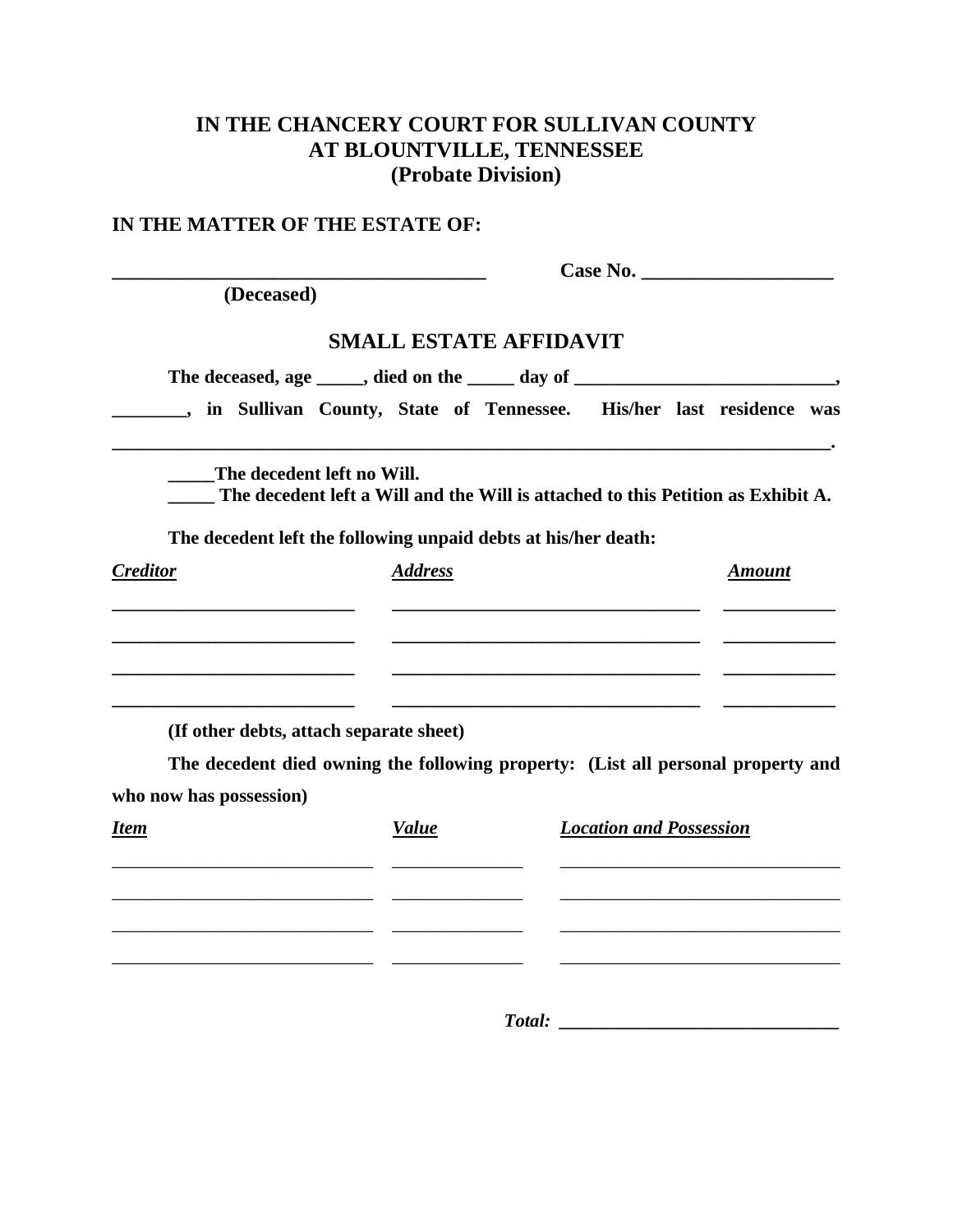**The decedent died owning the following real estate:**

| <b>Description</b>                        |                                                                                                                                              |                          |     | <b>Value</b>        |
|-------------------------------------------|----------------------------------------------------------------------------------------------------------------------------------------------|--------------------------|-----|---------------------|
|                                           | The deceased owned the following policies of insurance payable to his/her estate:                                                            |                          |     |                     |
| <b>Policy Number</b>                      | <b>Face Value</b>                                                                                                                            | <b>Insurance Company</b> |     |                     |
| devisees and legatees under his/her Will: | The following are the names and addresses of all heirs of the deceased and/or                                                                |                          |     |                     |
| <b>Name</b>                               | <b>Address</b>                                                                                                                               |                          | Age | <b>Relationship</b> |
|                                           |                                                                                                                                              |                          |     |                     |
|                                           | The estimated Gross Estate for Inheritance Tax purpose is \$<br>Rond must be posted. The total value of property subject to the Small Fstate |                          |     |                     |

**\_\_\_\_\_\_ Bond must be posted. The total value of property subject to the Small Estate**  Procedure for which bond must be posted is \$\_\_\_\_\_\_\_\_\_\_\_\_\_\_\_\_\_\_.

**\_\_\_\_\_\_ Bond is excused for the following reason:**

**\_\_\_\_\_\_Paragraph \_\_\_\_ of the Decedent's Will excuses affiant from making bond.**

**\_\_\_\_\_\_Affiant is the sole beneficiary of the Decedent's estate.**

**\_\_\_\_\_\_Each person who is a beneficiary of the Decedent's estate is an adult and each has consented to waive the affiant's bond as evidenced by each beneficiary's signed, acknowledge Agreement to Waive bond attached as collective Exhibit.**

**\_\_\_\_\_\_Affiant is a bank excused from bond by TCA 45-2-1005.**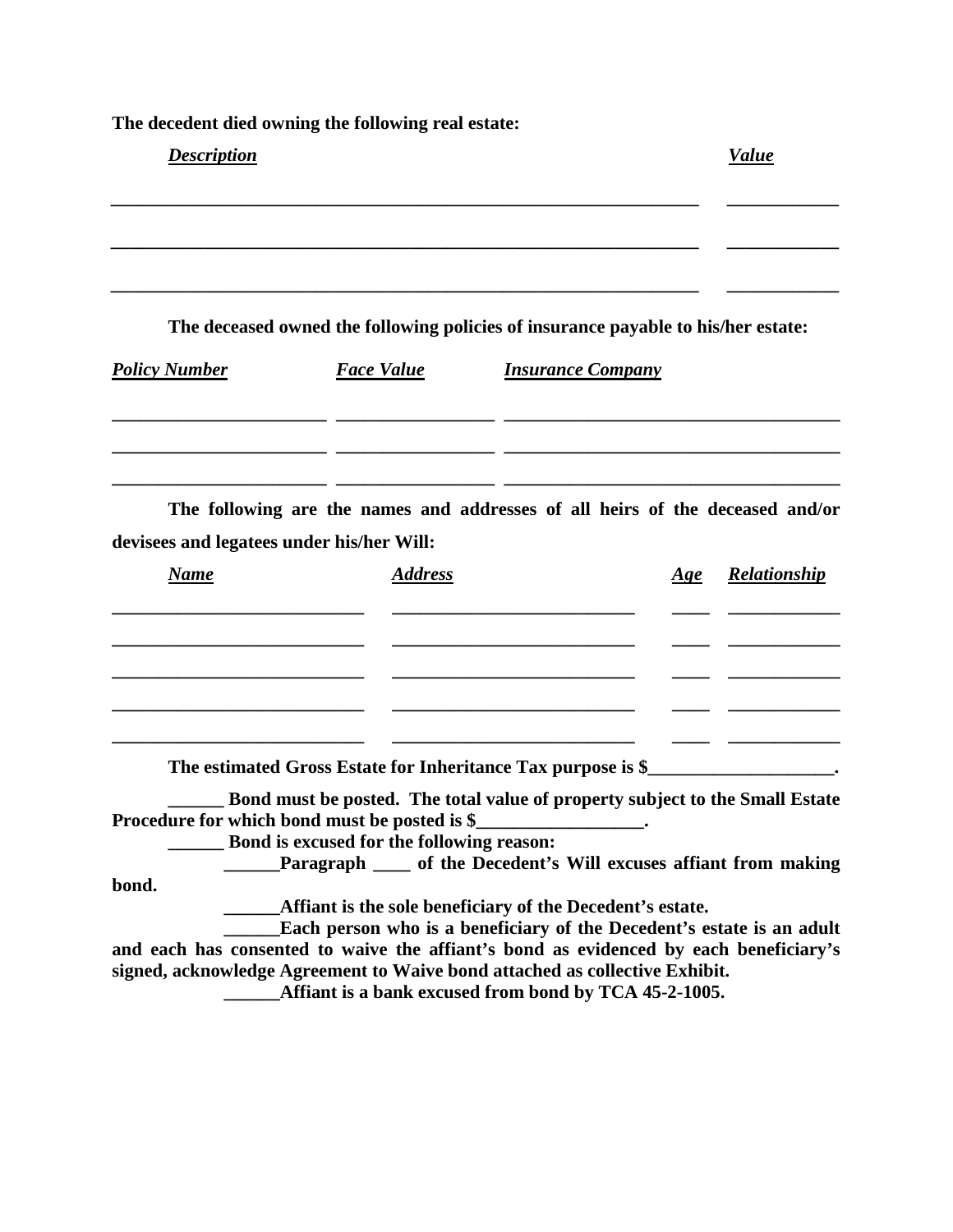**Your affiant is willing to collect and preserve all assets of the estate, pay all creditors and distribute the remainder in accordance with the terms of the Will or according to the laws of descent and distribution of the State of Tennessee and will file a tax return and pay tax on decedent's property, as required by Chapter 16, Title 30, Tennessee Code Annotated.**

**This \_\_\_\_\_\_ day of \_\_\_\_\_\_\_\_\_\_\_\_\_\_\_\_\_\_\_\_\_\_\_\_\_\_\_\_\_\_\_, 20\_\_\_\_.**

**\_\_\_\_\_\_\_\_\_\_\_\_\_\_\_\_\_\_\_\_\_\_\_\_\_\_\_\_\_\_\_\_\_\_\_\_ Affiant**

**STATE OF TENNESSEE: SULLIVAN COUNTY:**

**Personally appeared before me, \_\_\_\_\_\_\_\_\_\_\_\_\_\_\_\_\_\_\_\_\_\_\_\_\_\_\_\_\_\_\_\_\_\_, Clerk and Master/Deputy Clerk and Master of the said Court, the said \_\_\_\_\_\_\_\_\_\_\_\_\_\_\_\_\_\_\_\_\_\_ \_\_\_\_\_\_\_\_\_\_\_\_\_\_\_\_\_\_\_\_\_\_\_\_\_\_\_\_\_\_\_after being duly sworn, deposed, and says that the** 

**facts averred in the above Affidavit are true to the best of (his) (her) knowledge, information and belief.**

|              |  |                                              | <b>Affiant</b> |  |  |     |    |
|--------------|--|----------------------------------------------|----------------|--|--|-----|----|
|              |  |                                              | <b>Address</b> |  |  |     |    |
| <b>SWORN</b> |  | TO AND SUBSCRIBED before me this<br>$, 20$ . |                |  |  | day | of |

**\_\_\_\_\_\_\_\_\_\_\_\_\_\_\_\_\_\_\_\_\_\_\_\_\_\_\_\_\_\_\_\_\_\_\_\_ Clerk and Master**

**By: \_\_\_\_\_\_\_\_\_\_\_\_\_\_\_\_\_\_\_\_\_\_\_\_\_\_\_\_\_\_\_\_**

 **Deputy Clerk**